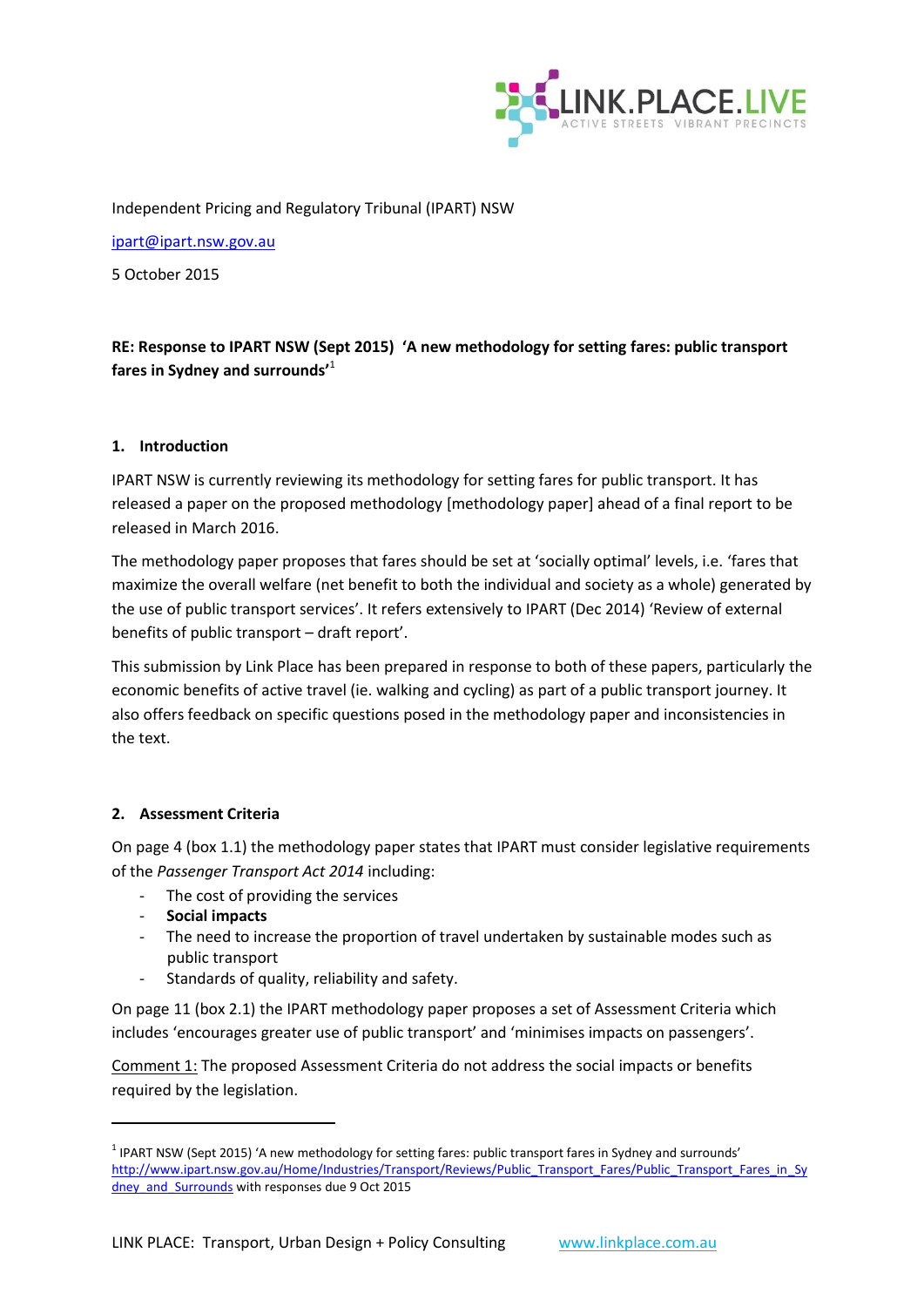The Moving Transport Taskforce (2014) demonstrated that 'the biggest single external benefit of urban bus services is their contribution to social inclusion. This is completely ignored in the IPART analysis, as is agglomeration benefits (largely associated with rail). The IPART approach should be broadened to include social inclusion benefits and agglomeration benefits.<sup>12</sup>

Recommendation: The proposed Assessment Criteria should an additional point on social impact, i.e. 'maximises long term social benefit'.

#### **3. Long term public health benefits**

Section 3.4 of the IPART methodology paper states 'we intend to estimate the socially optimal fares for each mode over the medium run (ie, three years) and the long run (eg, 10 or more years).'

It refers extensively to IPART's draft report, *Review of external benefits of public transport,* 3 particularly chapter 7 on external health benefits. That draft report stated 'The external health benefit from active transport is related to the idea that public transport encourages greater levels of physical activity (primarily associated with walk/cycle to access or egress from public transport)...'<sup>4</sup>

So far, so good. But it then continued:

'We consider that most of this benefit accrues to the user of public transport and is therefore a private benefit… We consider that the external benefit is only that related to the reduction in healthcare costs that are borne by society. In addition, only the public health sector costs are external. As for accident related externalities, some portion of the nonpecuniary costs (pain and suffering for the individuals involved, their friends and families) may also be external. The rest of the benefit to health, related to people living longer and higher quality lives with reduced disability, is a direct private benefit to users of public transport.<sup>'5</sup>

In IPART's calculations: 6

1

- the total annual cost of mortality risk from physical inactivity = \$16.9 billion pa (2014/15)
- the total cost of physical inactivity to the health care system =  $$2.2$  billion pa (2014/15).
- health sector costs as a proportion of reduced mortality risk = 13%

Using these figures, IPART estimates the reduced public health sector costs from an additional kilometre of walking is \$0.18; and the reduced public health sector costs from an additional kilometre of cycling is \$0.09.<sup>7</sup>

<sup>&</sup>lt;sup>2</sup> Moving People Taskforce (2014) *Public Transport: funding growth in urban route service*, policy paper 3, Adjunct Prof John Stanley, Institute of Transport and Logistics Studies, University of Sydney, p17

<sup>&</sup>lt;sup>3</sup> IPART (Dec 2014) *Review of external benefits of public transport – draft report, chapter 7, pages 54-60* 

<sup>&</sup>lt;sup>4</sup> IPART (Dec 2014) *Review of external benefits of public transport – draft report, chapter 7, p55* 

<sup>&</sup>lt;sup>5</sup> IPART (Dec 2014) *Review of external benefits of public transport – draft report, chapter 7, p56* 

<sup>&</sup>lt;sup>6</sup> IPART (Dec 2014) *Review of external benefits of public transport – draft report, chapter 7, p58; and Appendix B* 

<sup>&</sup>lt;sup>7</sup> IPART (Dec 2014) *Review of external benefits of public transport – draft report, chapter 7, p60*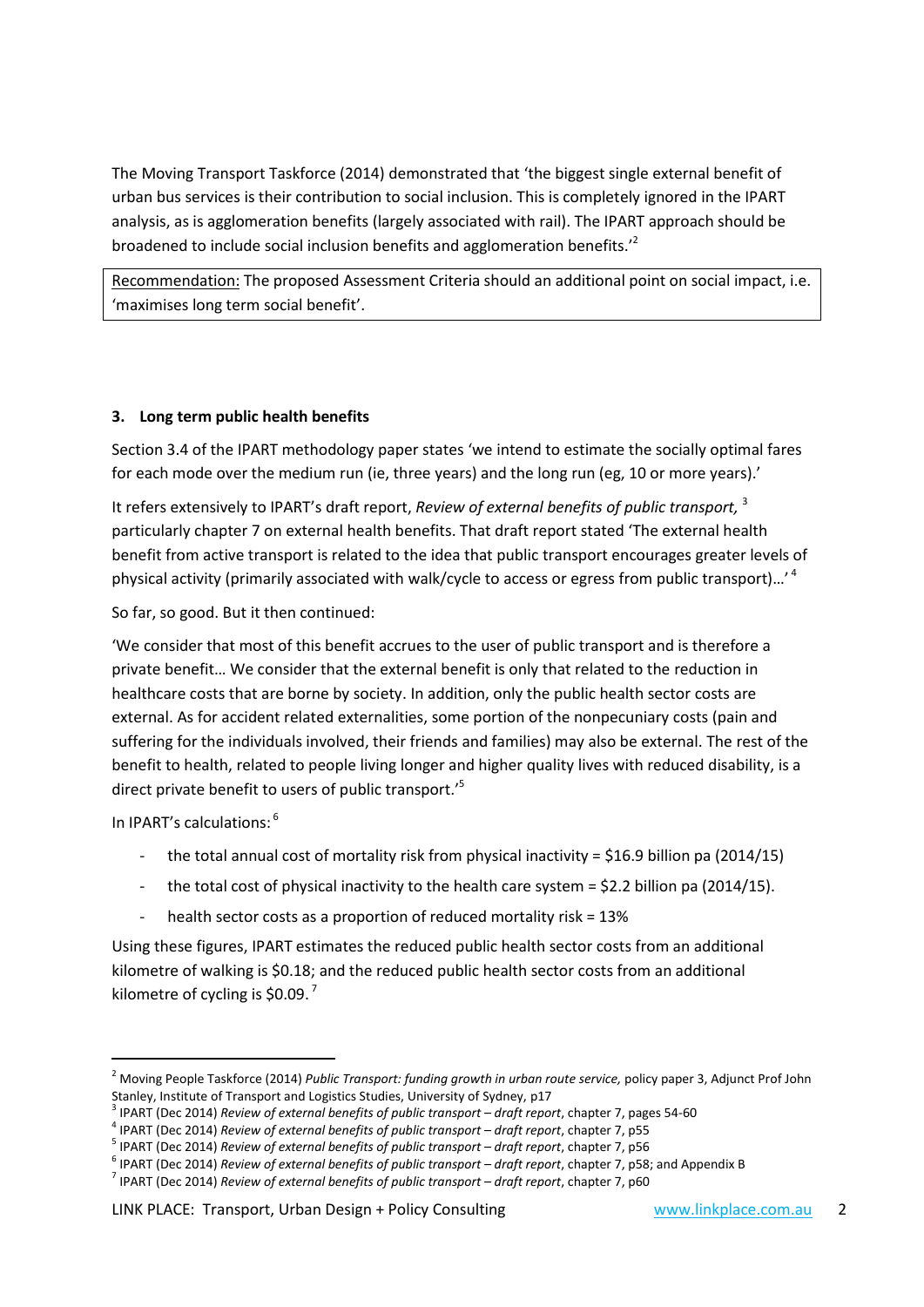Comment: IPART's calculations – on the public health benefits of walking and cycling as part of public transport journeys – are vastly underestimated. Comparable Australian and international estimates are:

- $$1.68$  per km (range  $$1.23 $2.50$ ) for walking and a  $$1.12$  per km (range  $$0.82 $1.67$ ) for cycling that includes both mortality and morbidity. <sup>8</sup> **REFER to attached appendix**
- NZ\$2.60 per km for walking and NZ\$1.30 per km for cycling. 9 **REFER to attached appendix**

Disregarding the portion of health care costs borne through private insurance is a logical fallacy. It is irrelevant whether the public health costs of sedentary lifestyles are 'funded' through private health insurance, general taxes, Medicare levies, or in lost productivity and absenteeism.

IPART should refer to the NSW Government Walking Strategy (2013) and the paper commissioned by the NSW Premier's Council for Active Living (2011) *Estimating the Benefits of Walking: a cost benefit methodology. 10*

Recommendation: IPART's calculation for 'reduced public health sector costs' of active travel should be in line with comparable Australian and international estimates, i.e. reduced public health sector costs from an additional kilometre of walking is \$1.68; and the reduced public health sector costs from an additional kilometre of cycling is \$1.12.

#### **4. Income from parking levies**

The methodology paper includes state revenue from parking levies at around \$85 million per annum (from Sydney CBD, North Sydney, Bondi Junction, Chatswood etc).

Firstly, this figure is incorrect, the current income is around \$105 million per annum (refer to NSW Office of State Revenue, Annual Report 2013-14).

Secondly, 'All parking space levies collected by OSR are deposited into a special account called the Public Transport Fund, and must be used for the purposes outlined in Section 11(3) of the Parking Space Levy Act<sup>11</sup> 'to discourage car use in leviable districts and to develop infrastructure to encourage the use of public transport to and from, or within these districts.'

In other words, this revenue is already spent.

1

Recommendation: IPART's calculation for public transport fares should not include revenues collected through the Parking Space Levy.

LINK PLACE: Transport, Urban Design + Policy Consulting [www.linkplace.com.au](http://www.linkplace.com.au/) 3

 $8$  Mulley et al (2013) Valuing active travel: Including the health benefits of sustainable transport in transportation appraisal frameworks

<sup>&</sup>lt;sup>9</sup> NZ Transport Agency research report 537, 2013, Improving the cost-benefit analysis of integrated public transport, walking and cycling, Sinclair Knight Merz Ltd, Wedderburn et al, p72

<sup>&</sup>lt;sup>10</sup> NSW Premier's Council for Active Living (2011) Estimating the Benefits of Walking: a cost benefit methodology, prepared by PWC [www.pcal.nsw.gov.au/walking/nsw\\_walking\\_strategy](http://www.pcal.nsw.gov.au/walking/nsw_walking_strategy)

<sup>11</sup> <http://www.transport.nsw.gov.au/professional-drivers/parking-space-levy> updated 7 July 2015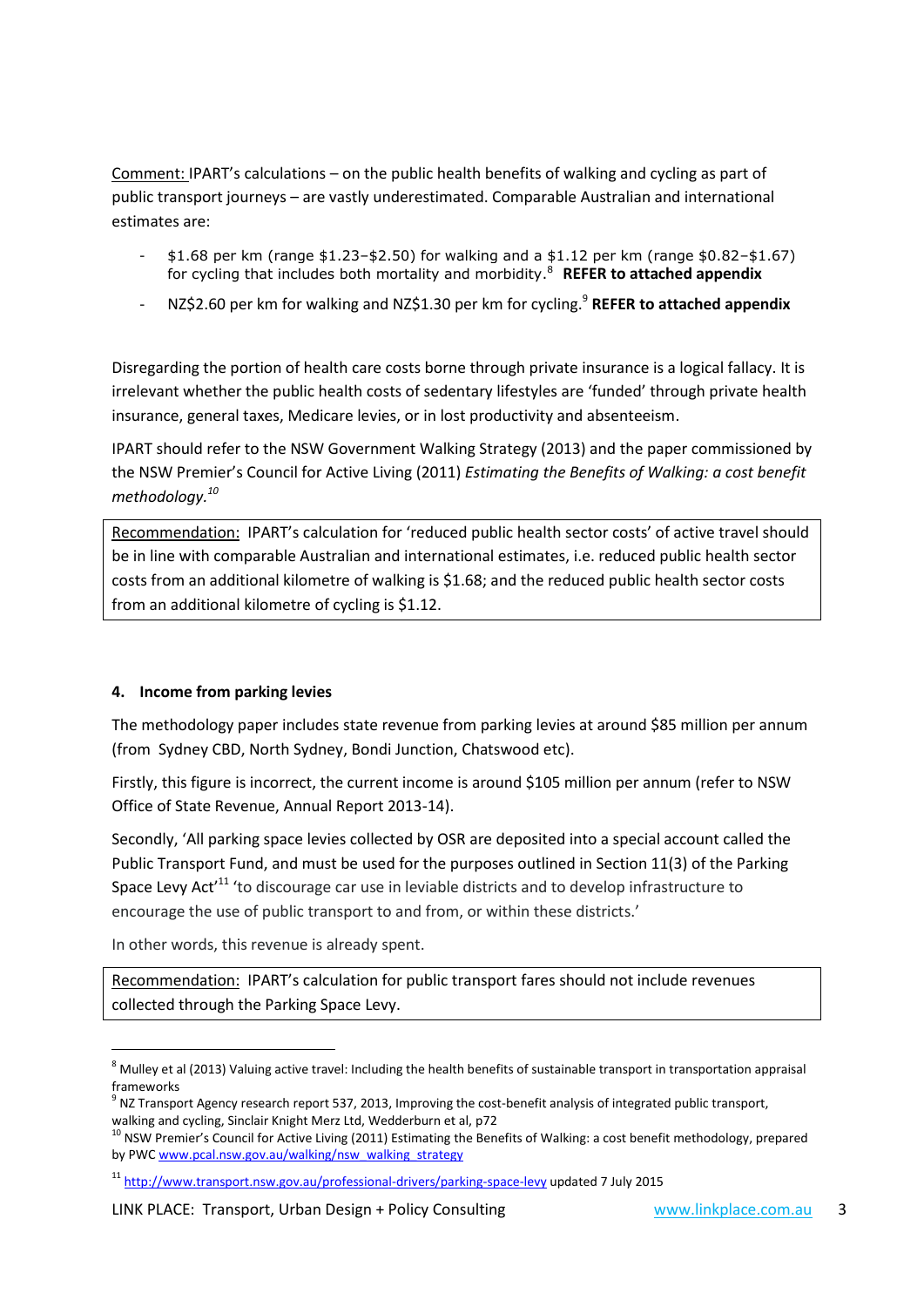Regards,

Sara Stace Executive Director

Link Place: Transport, Urban Design + Policy Consulting [www.linkplace.com.au](http://www.linkplace.com.au/)

Sara Stace is the Executive Director of Link Place. She is on the board of the Australian Cycling Alliance (cycle.org.au) and Bicycle NSW. She was formerly the Australian Government representative on the Australian Bicycle Council and a Director in the Australian Government Major Cities Unit.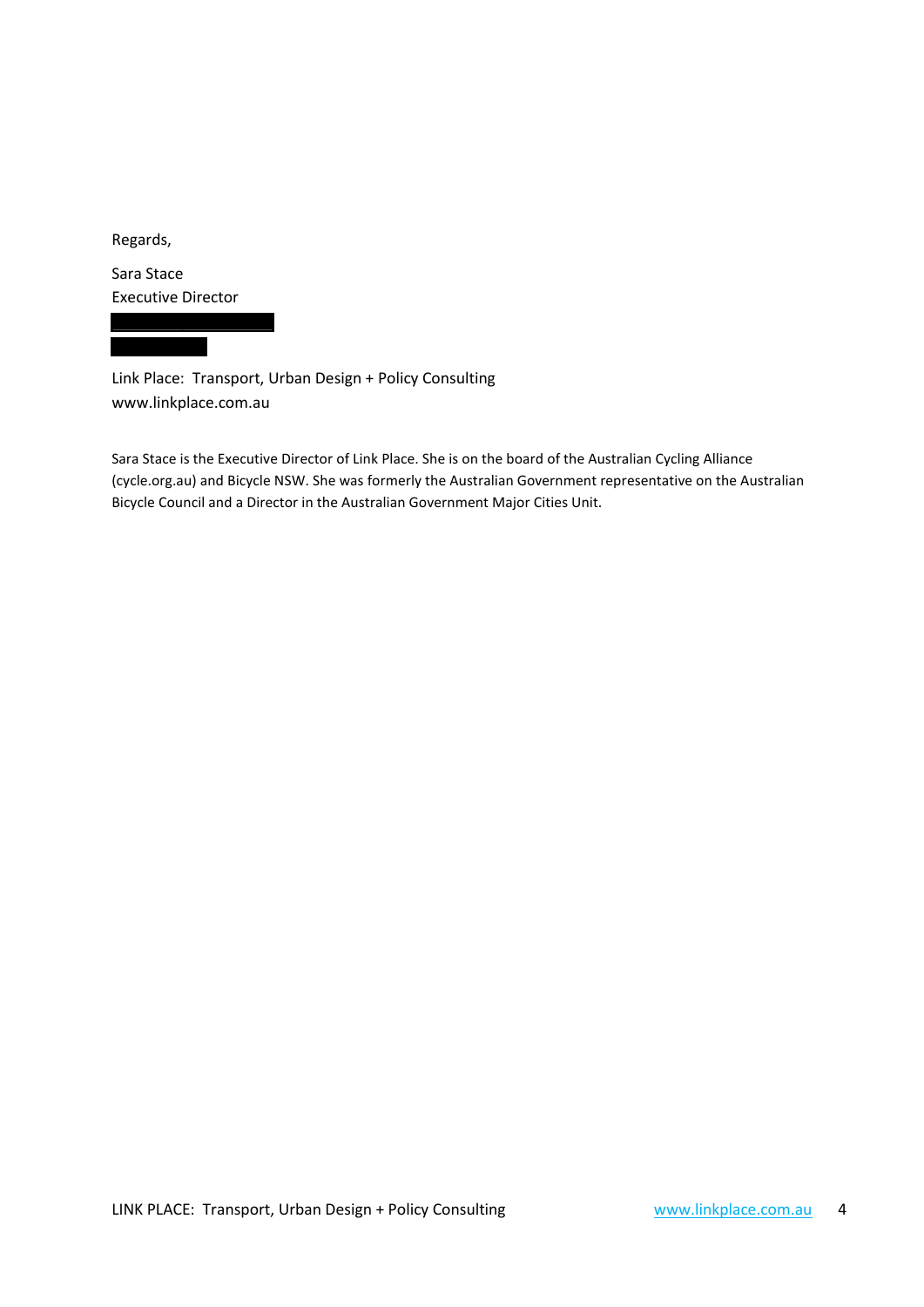# **Appendix**

### **5. Comparable Literature - NZ**

## **NZ Transport Agency research report 537, Sinclair Knight Merz Ltd, Wedderburn et al (2013)**  *Improving the cost-benefit analysis of integrated public transport, walking and cycling,* **p72**

### 7.3.5 Health Benefits

The health impacts of increased physical activity potentially represent the largest single benefit of increased walking and cycling to access PT. Therefore the literature review into the benefits of increased walking and cycling included a critical review of the available methods.

Essentially, there are several methods employed as the basis of health benefits valuation, as outlined below

- *Mortality and morbidity:* The costs of mortality and morbidity from preventable illness or disability is calculated, and the influence of physical inactivity as one of a series of contributory causes is established. This can be expressed as a statistical reduction in risk of mortality for persons who meet specific physical activity thresholds. The costs included can include the following:
	- health sector resource costs costs to the health sector associated with the treatment or prevention of preventable illness or disability
	- lost output resource costs costs to employers through reduced productivity of employees due to preventable illness or disability
- *Disability-adjusted life years (DALYs):* 'Willingness-to-pay' research can be used to determine the benefits of improved health to citizens. The use of DALYs forces research participants to make trade-offs between longevity of life and the quality of life available to them for those years.
- *Absenteeism:* Costs to employers through lost employee working days are calculated. There is some evidence that employees who meet the recommended physical activity guidelines take fewer days of sick leave in an average year. In 2004, the World Health Organisation (WHO) suggested that this relationship was not conclusive, although absenteeism benefits have since been adopted in some countries (eg DfT 2010).

Regardless of the valuation method adopted, the following two key principles must be respected when applying the benefit:

- *The benefit is only applicable to a genuine net increase in physical activity: For example, if secure* bicycle parking at a station encourages a cyclist to switch from parking their bicycle at another station, only the net change in distance cycled is relevant. Similarly, somebody may be encouraged to start cycling to the station on a daily basis, but might reduce the number of leisure cycle trips they undertake at the weekend.
- *The benefit is not applicable to people who are already very active:* The health evidence is calculated using specific thresholds (ie comparing the health outcomes of people who do at least 30 minutes of moderate physical activity five times a week versus those who do not). Therefore when applying the values to increased physical activity from walking and cycling, it is necessary to establish in the baseline the marginal change to the population who are classed as 'inactive'. In other words, the full benefit is applied to the small proportion of users who move from just below the threshold to just above it.